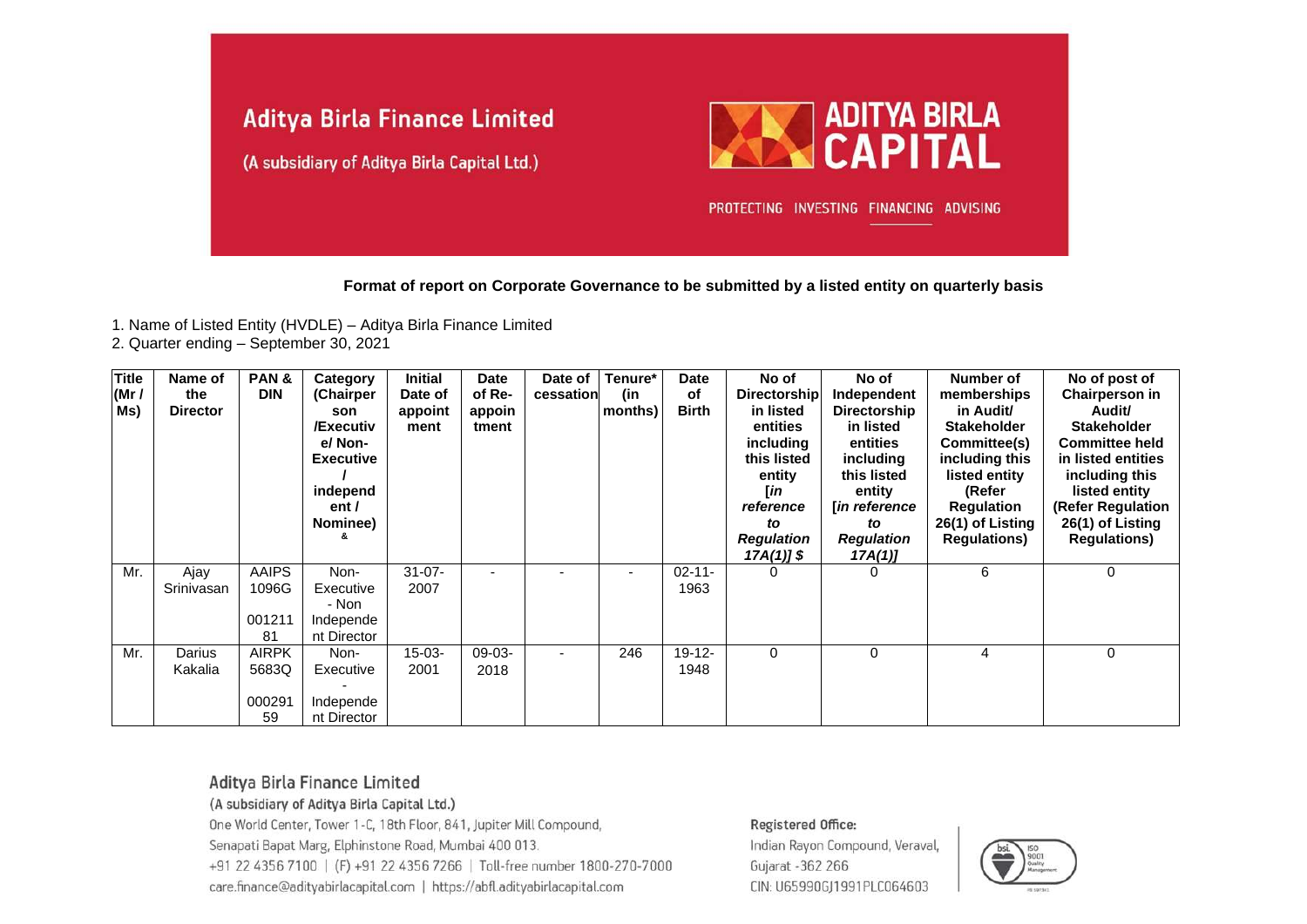(A subsidiary of Aditya Birla Capital Ltd.)



PROTECTING INVESTING FINANCING ADVISING

| Mr. | <b>Jitender</b><br>Balakrishn | <b>AEIPB</b><br>9233Q | Non-<br>Executive        | $20 - 07 -$<br>2010 | 09-03-<br>2018           |                          | 134                      | 08-05-<br>1949 | 3              | 3              | 5              |             |
|-----|-------------------------------|-----------------------|--------------------------|---------------------|--------------------------|--------------------------|--------------------------|----------------|----------------|----------------|----------------|-------------|
|     | an                            | 000283                | Independe                |                     |                          |                          |                          |                |                |                |                |             |
|     |                               | 20                    | nt Director              |                     |                          |                          |                          |                |                |                |                |             |
| Mr. | Ashwani                       | AAAPP                 | Non-                     | 13-09-              | 09-03-                   | $\blacksquare$           | 132                      | $16 - 11 -$    | $\overline{2}$ | $\overline{c}$ | 0              | 3           |
|     | Puri                          | 3876F                 | Executive                | 2010                | 2018                     |                          |                          | 1956           |                |                |                |             |
|     |                               |                       |                          |                     |                          |                          |                          |                |                |                |                |             |
|     |                               | 001606<br>62          | Independe<br>nt Director |                     |                          |                          |                          |                |                |                |                |             |
| Ms. | Alka                          | AABPB                 | Non-                     | $27-03-$            | 28-08-                   | $\blacksquare$           | 78                       | 06-03-         | 5              | 5              | 6              | 3           |
|     | <b>Bharucha</b>               | 5063D                 | Executive                | 2015                | 2018                     |                          |                          | 1957           |                |                |                |             |
|     |                               | 001140                | Independe                |                     |                          |                          |                          |                |                |                |                |             |
|     |                               | 67                    | nt Director              |                     |                          |                          |                          |                |                |                |                |             |
| Mr. | Subhash                       | <b>AACPB</b>          | Non-                     | $25 - 01 -$         | $\overline{\phantom{a}}$ |                          | 32                       | $20-07-$       | $\overline{c}$ | $\overline{c}$ | $\overline{2}$ | 1           |
|     | Chandra                       | 7884P                 | Executive                | 2019                |                          |                          |                          | 1945           |                |                |                |             |
|     | Bhargava                      |                       |                          |                     |                          |                          |                          |                |                |                |                |             |
|     |                               | 000200<br>21          | Independe<br>nt Director |                     |                          |                          |                          |                |                |                |                |             |
| Mr. | Kamlesh                       | <b>ACLPR</b>          | Non-                     | 07-07-              | $\overline{\phantom{a}}$ |                          | $\blacksquare$           | $11-04-$       | 0              | $\mathbf 0$    |                | $\mathbf 0$ |
|     | Rao                           | 7733G                 | Executive                | 2021                |                          |                          |                          | 1970           |                |                |                |             |
|     |                               |                       | - Non                    |                     |                          |                          |                          |                |                |                |                |             |
|     |                               | 076656                | Independe                |                     |                          |                          |                          |                |                |                |                |             |
|     |                               | 16                    | nt Director              |                     |                          |                          |                          |                |                |                |                |             |
| Mr. | Rakesh<br>Singh               | <b>AGTPS</b><br>2396E | Managing<br>Director &   | $23-07-$<br>2019    | $\overline{\phantom{a}}$ | $\overline{\phantom{0}}$ | $\overline{\phantom{0}}$ | 22-09-<br>1966 | 0              | $\mathbf{0}$   |                | $\mathbf 0$ |
|     |                               |                       | Chief                    |                     |                          |                          |                          |                |                |                |                |             |

## Aditya Birla Finance Limited

(A subsidiary of Aditya Birla Capital Ltd.)

One World Center, Tower 1-C, 18th Floor, 841, Jupiter Mill Compound, Senapati Bapat Marg, Elphinstone Road, Mumbai 400 013. +91 22 4356 7100 | (F) +91 22 4356 7266 | Toll-free number 1800-270-7000 care.finance@adityabirlacapital.com | https://abfl.adityabirlacapital.com

#### Registered Office:

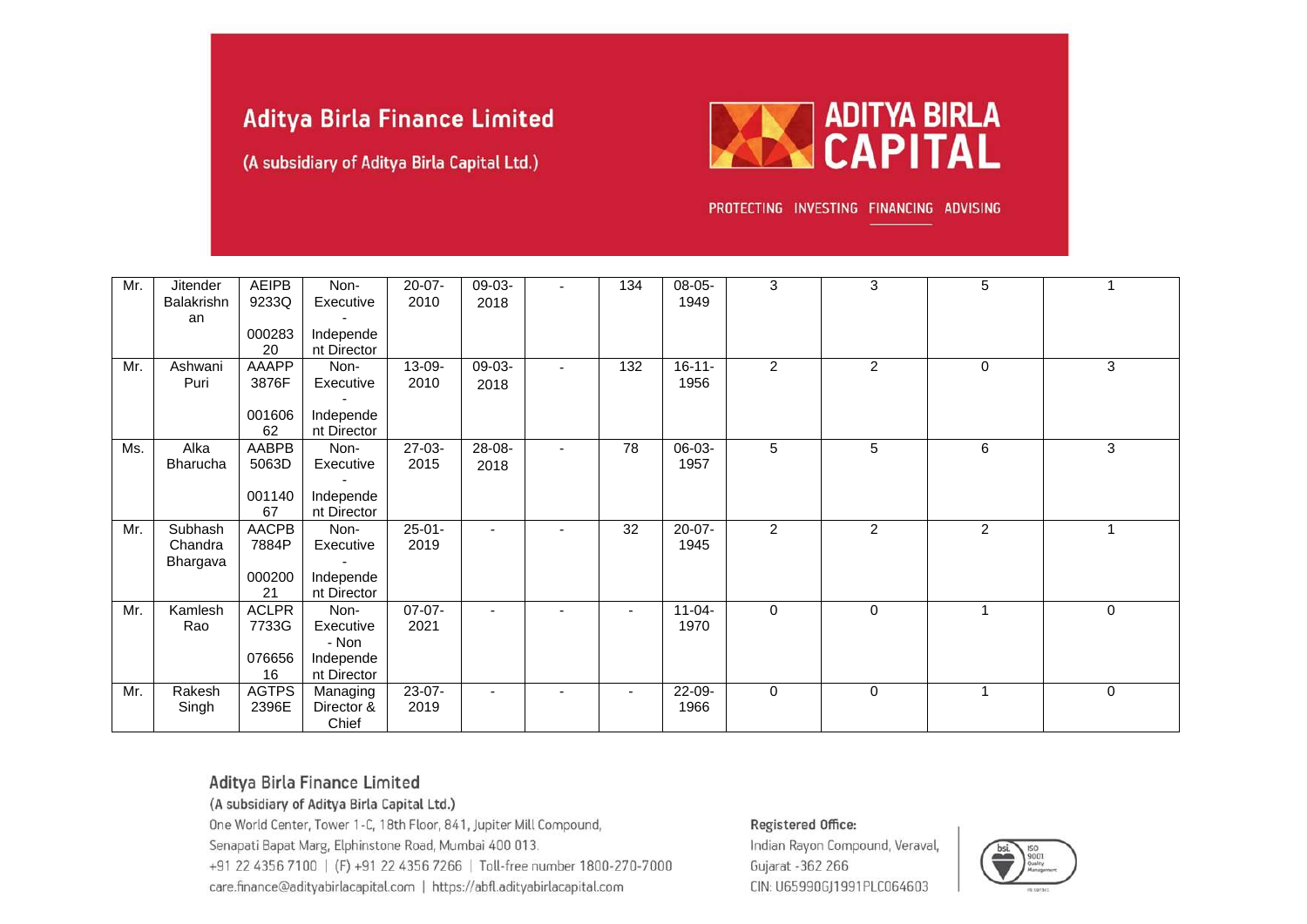(A subsidiary of Aditya Birla Capital Ltd.)



PROTECTING INVESTING FINANCING ADVISING

|                  |                                                                                                                                                             | 070060<br>67 | Executive<br>Officer                                                          |          |                          |          |    |          |  |  |                                                                                                                                                                          |
|------------------|-------------------------------------------------------------------------------------------------------------------------------------------------------------|--------------|-------------------------------------------------------------------------------|----------|--------------------------|----------|----|----------|--|--|--------------------------------------------------------------------------------------------------------------------------------------------------------------------------|
| Mr.              | Baldev Raj                                                                                                                                                  | AAZPG        | Non-                                                                          | $28-07-$ | $\overline{\phantom{a}}$ | $27-07-$ | 60 | $15-02-$ |  |  |                                                                                                                                                                          |
|                  | Gupta                                                                                                                                                       | 5716E        | Executive                                                                     | 2016     |                          | 2021     |    | 1940     |  |  |                                                                                                                                                                          |
|                  |                                                                                                                                                             | 000200       | Independe                                                                     |          |                          |          |    |          |  |  |                                                                                                                                                                          |
|                  |                                                                                                                                                             | 66           | nt Director                                                                   |          |                          |          |    |          |  |  |                                                                                                                                                                          |
|                  |                                                                                                                                                             |              | Whether Regular chairperson appointed - No                                    |          |                          |          |    |          |  |  |                                                                                                                                                                          |
|                  |                                                                                                                                                             |              | Whether Chairperson is related to managing director or CEO - No               |          |                          |          |    |          |  |  |                                                                                                                                                                          |
|                  |                                                                                                                                                             |              | \$PAN of any director would not be displayed on the website of Stock Exchange |          |                          |          |    |          |  |  |                                                                                                                                                                          |
|                  |                                                                                                                                                             |              |                                                                               |          |                          |          |    |          |  |  | <sup>&amp;</sup> Category of directors means executive/non-executive/independent/Nominee. if a director fits into more than one category write all categories separating |
| them with hyphen |                                                                                                                                                             |              |                                                                               |          |                          |          |    |          |  |  |                                                                                                                                                                          |
|                  | * to be filled only for Independent Director. Tenure would mean total period from which Independent director is serving on Board of directors of the listed |              |                                                                               |          |                          |          |    |          |  |  |                                                                                                                                                                          |
|                  | entity in continuity without any cooling off period.                                                                                                        |              |                                                                               |          |                          |          |    |          |  |  |                                                                                                                                                                          |

\$ Aditya Birla Finance Limited is not counted as a listed entity as per Explanation to Reg. 17A

|                             | <b>II. Composition of Committees</b>           |                                     |                                                                                             |                        |                             |  |  |  |
|-----------------------------|------------------------------------------------|-------------------------------------|---------------------------------------------------------------------------------------------|------------------------|-----------------------------|--|--|--|
| Name of<br><b>Committee</b> | Whether<br>Regular<br>chairperson<br>appointed | <b>Name of Committee</b><br>members | <b>Category (Chairperson/Executive/Non-</b><br>Executive/independent/Nominee) <sup>\$</sup> | Date of<br>Appointment | Date of<br><b>Cessation</b> |  |  |  |
| <b>Audit Committee</b>      | Mr. Ashwani Puri<br>Yes.                       |                                     | Chairman - Non-Executive - Independent Director                                             | 21-01-2011             |                             |  |  |  |
|                             |                                                | Mr. Darius Kakalia                  | Non-Executive - Independent Director                                                        | 09-04-2001             |                             |  |  |  |
|                             |                                                | Mr. Ajay Srinivasan                 | Non-Executive - Non Independent Director                                                    | 31-07-2007             |                             |  |  |  |
|                             |                                                | Ms. Alka Bharucha                   | Non-Executive - Independent Director                                                        | 04-02-2021             |                             |  |  |  |

## Aditya Birla Finance Limited

(A subsidiary of Aditya Birla Capital Ltd.)

One World Center, Tower 1-C, 18th Floor, 841, Jupiter Mill Compound, Senapati Bapat Marg, Elphinstone Road, Mumbai 400 013. +91 22 4356 7100 | (F) +91 22 4356 7266 | Toll-free number 1800-270-7000 care.finance@adityabirlacapital.com | https://abfl.adityabirlacapital.com

#### Registered Office:

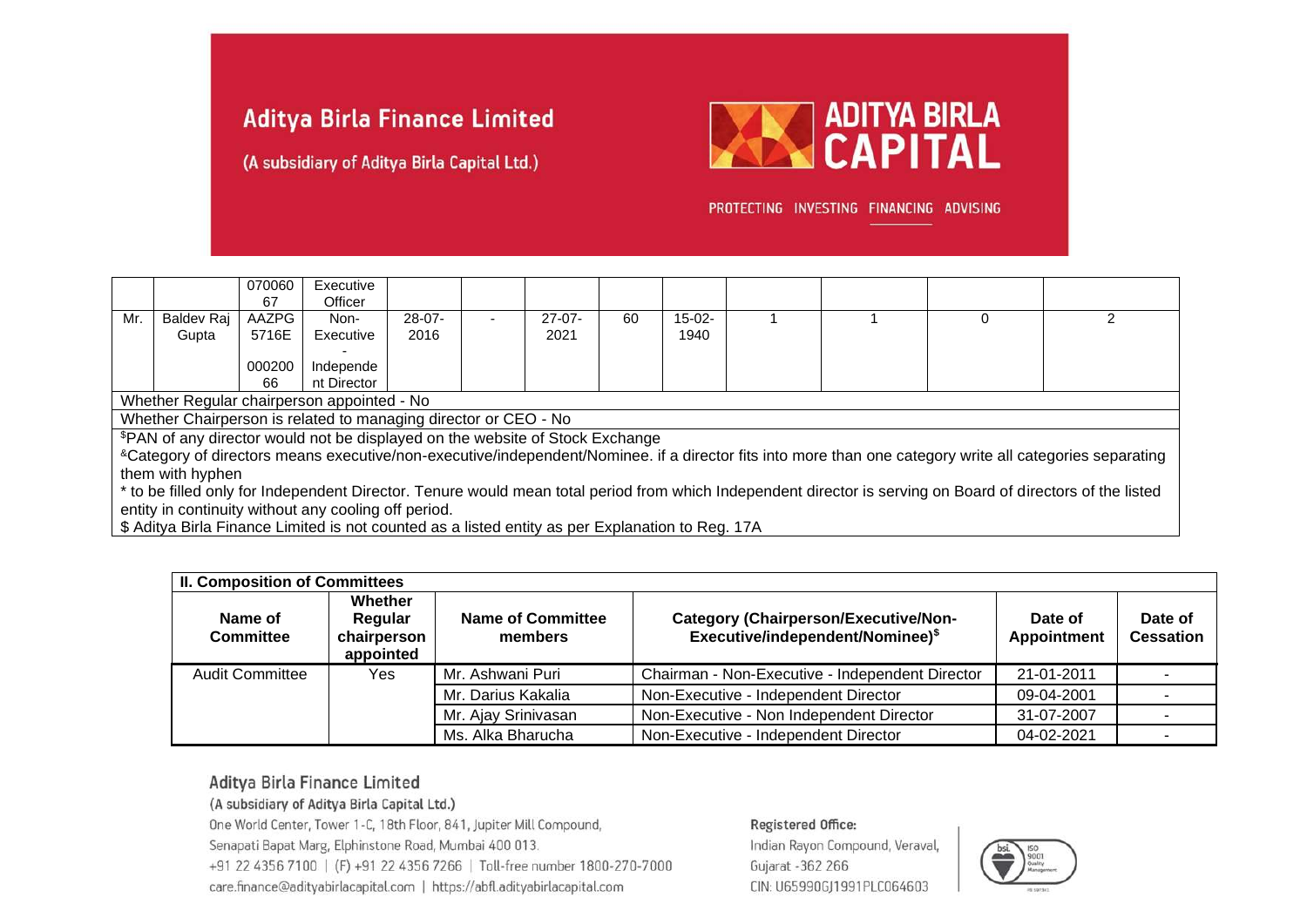(A subsidiary of Aditya Birla Capital Ltd.)



PROTECTING INVESTING FINANCING ADVISING

| Nomination and              | Yes | Mr. Jitender Balakrishnan                                         | Chairman - Non-Executive - Independent Director                                                                                                | 07-01-2015 |            |
|-----------------------------|-----|-------------------------------------------------------------------|------------------------------------------------------------------------------------------------------------------------------------------------|------------|------------|
| Remuneration                |     | Mr. Ajay Srinivasan                                               | Non-Executive - Non Independent Director                                                                                                       | 07-01-2015 |            |
| Committee                   |     | Mr. Darius Kakalia                                                | Non-Executive - Independent Director                                                                                                           | 07-01-2015 |            |
| <b>Risk Committee</b>       | Yes | Non-Executive - Independent Director<br>Mr. Jitender Balakrishnan |                                                                                                                                                | 21-01-2011 |            |
|                             |     | Mr. Subhash Chandra<br>Bhargava                                   | Chairman - Non-Executive - Independent Director                                                                                                | 04-02-2021 |            |
|                             |     | Mr. Ajay Srinivasan                                               | Non-Executive - Non Independent Director                                                                                                       | 27-07-2011 |            |
|                             |     | Mr. Rakesh Singh                                                  | Managing Director & Chief Executive Officer                                                                                                    | 27-07-2011 |            |
|                             |     | Mr. Dhananjaya                                                    | Not a Director                                                                                                                                 | 25-07-2008 |            |
|                             |     | Mr. Tushar Shah                                                   | Not a Director                                                                                                                                 | 18-01-2013 |            |
|                             |     | Mr. Sekhar Mosur                                                  | Not a Director                                                                                                                                 | 18-01-2013 |            |
|                             |     | Mr. Ajay Singh                                                    | Not a Director                                                                                                                                 | 18-01-2013 |            |
| <b>Stakeholders</b>         | Yes | Mr. Baldev Raj Gupta#                                             | Chairman - Non-Executive - Independent Director                                                                                                | 04-02-2021 | 27-07-2021 |
| Relationship                |     | Mr. Darius Kakalia                                                | Non-Executive - Independent Director                                                                                                           | 25-01-2019 |            |
| Committee                   |     | Mr. Rakesh Singh                                                  | Managing Director & Chief Executive Officer                                                                                                    | 04-02-2021 |            |
| separating them with hyphen |     |                                                                   | & Category of directors means executive/non-executive/independent/Nominee. If a director fits into more than one category write all categories |            |            |

# The Company is yet to fill up this vacancy

|           | III. Meeting of Board of Directors                        |                                                           |                                                   |                                                               |                                             |                                                                   |  |  |  |  |
|-----------|-----------------------------------------------------------|-----------------------------------------------------------|---------------------------------------------------|---------------------------------------------------------------|---------------------------------------------|-------------------------------------------------------------------|--|--|--|--|
| <b>Sr</b> | Date(s) of Meeting<br>(if any) in the<br>previous quarter | Date(s) of Meeting<br>(if any) in the<br>relevant quarter | Whether requirement<br>of Quorum met*<br>(Yes/No) | Number of<br><b>Directors</b><br>present <sup>*</sup> (total) | No. of<br>Independent<br>Directors present* | Maximum gap between<br>any two consecutive (in<br>number of days) |  |  |  |  |
|           | 13-05-2021                                                |                                                           | Yes                                               |                                                               |                                             |                                                                   |  |  |  |  |

## Aditya Birla Finance Limited

(A subsidiary of Aditya Birla Capital Ltd.)

One World Center, Tower 1-C, 18th Floor, 841, Jupiter Mill Compound, Senapati Bapat Marg, Elphinstone Road, Mumbai 400 013. +91 22 4356 7100 | (F) +91 22 4356 7266 | Toll-free number 1800-270-7000 care.finance@adityabirlacapital.com | https://abfl.adityabirlacapital.com

#### Registered Office:

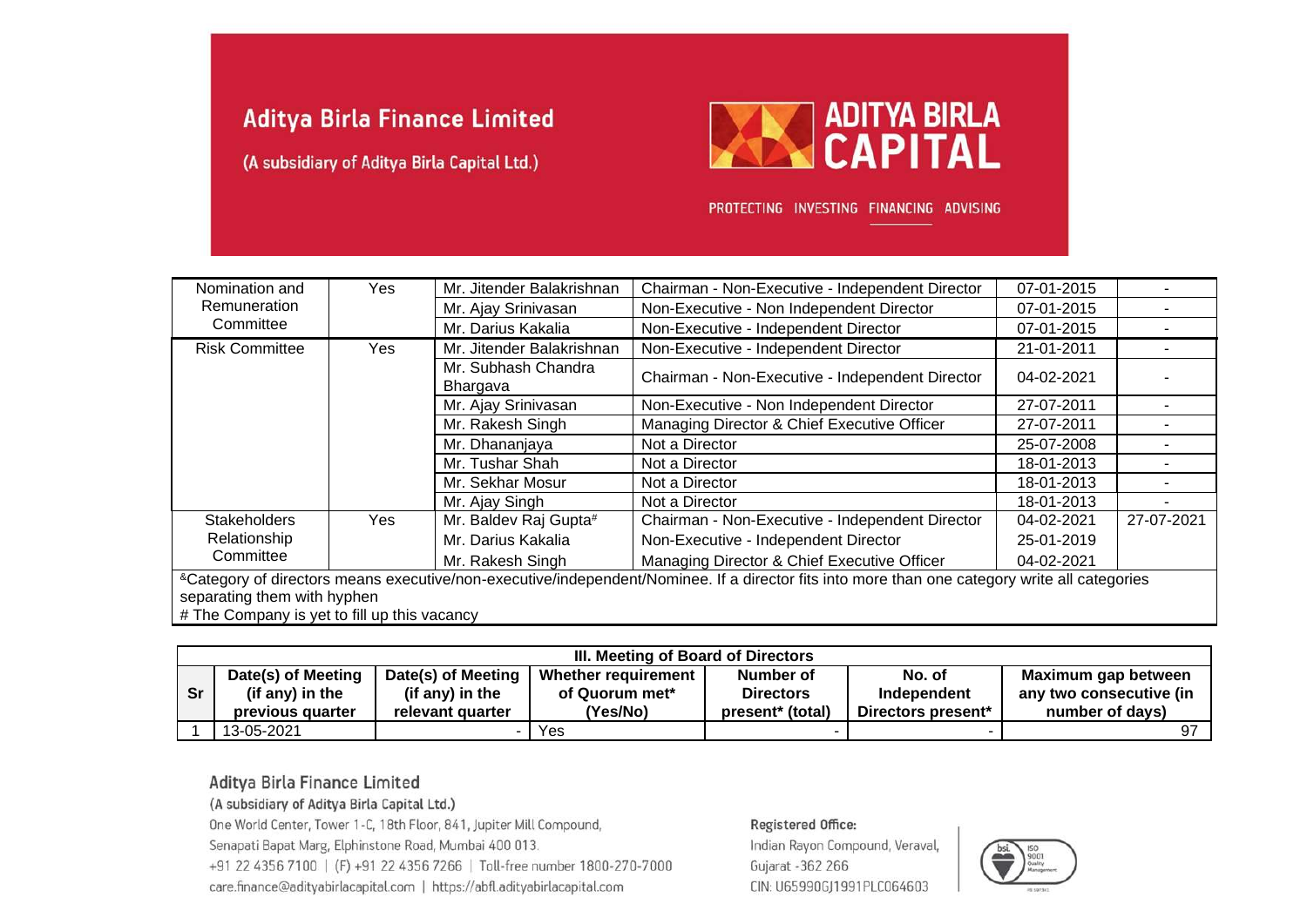(A subsidiary of Aditya Birla Capital Ltd.)



PROTECTING INVESTING FINANCING ADVISING

| <u>_</u> | $\sim$<br>ΩC<br>ש∠-רי<br>u                                    |                                | Yes |  |  |  |  |  |
|----------|---------------------------------------------------------------|--------------------------------|-----|--|--|--|--|--|
|          |                                                               | 0.00<br>$-08-20$<br>ገ4-<br>ZUZ | Yes |  |  |  |  |  |
| *+^      | <br>∶ auarter meetings<br>only for the current<br>, filled in |                                |     |  |  |  |  |  |

| <b>IV. Meetings of Committees</b>                                                                                                                                                                |                                                                            |                                                                   |                                                      |                                                       |                                                                            |                                                                       |  |  |
|--------------------------------------------------------------------------------------------------------------------------------------------------------------------------------------------------|----------------------------------------------------------------------------|-------------------------------------------------------------------|------------------------------------------------------|-------------------------------------------------------|----------------------------------------------------------------------------|-----------------------------------------------------------------------|--|--|
| <b>Name of Committee</b>                                                                                                                                                                         | Date(s) of<br>meeting of<br>the<br>committee in<br>the relevant<br>quarter | Whether<br>requirement<br>of Quorum<br>met (details)*<br>(Yes/No) | Number of<br><b>Directors</b><br>present*<br>(total) | No. of<br>Independent<br><b>Directors</b><br>present* | Date(s) of<br>meeting of<br>the<br>committee in<br>the previous<br>quarter | Maximum gap<br>between any two<br>consecutive (in<br>number of days)* |  |  |
| <b>Audit Committee</b>                                                                                                                                                                           |                                                                            | Yes                                                               | 4                                                    |                                                       | 30-04-2021                                                                 | 84                                                                    |  |  |
| <b>Audit Committee</b>                                                                                                                                                                           |                                                                            | Yes                                                               | 4                                                    | 3                                                     | 13-05-2021                                                                 | 12                                                                    |  |  |
| <b>Audit Committee</b>                                                                                                                                                                           | 04-08-2021                                                                 | Yes                                                               | 4                                                    | 3                                                     |                                                                            | 82                                                                    |  |  |
| <b>Audit Committee</b>                                                                                                                                                                           | 27-09-2021                                                                 | Yes                                                               | 4                                                    | 3                                                     |                                                                            | 53                                                                    |  |  |
| Nomination and remuneration Committee                                                                                                                                                            |                                                                            | <b>Yes</b>                                                        | 3                                                    | 2                                                     | 12-05-2021                                                                 | 96                                                                    |  |  |
| Nomination and remuneration Committee                                                                                                                                                            | 04-08-2021                                                                 | Yes                                                               | 3                                                    | 2                                                     |                                                                            | 83                                                                    |  |  |
| Nomination and remuneration Committee                                                                                                                                                            | 28-09-2021                                                                 | Yes                                                               | 3                                                    | 2                                                     |                                                                            | 54                                                                    |  |  |
| <b>Risk Management Committee</b>                                                                                                                                                                 |                                                                            | Yes                                                               | 4                                                    | 2                                                     | 28-06-2021                                                                 | ٠                                                                     |  |  |
| Stakeholders Relationship Committee                                                                                                                                                              |                                                                            | Yes                                                               | 3                                                    | 2                                                     | 12-05-2021                                                                 | ۰                                                                     |  |  |
| * This information has to be mandatorily be given for audit committee, for rest of the committees giving this information is optional<br>**to be filled in only for the current quarter meetings |                                                                            |                                                                   |                                                      |                                                       |                                                                            |                                                                       |  |  |

## Aditya Birla Finance Limited

(A subsidiary of Aditya Birla Capital Ltd.)

One World Center, Tower 1-C, 18th Floor, 841, Jupiter Mill Compound, Senapati Bapat Marg, Elphinstone Road, Mumbai 400 013. +91 22 4356 7100 | (F) +91 22 4356 7266 | Toll-free number 1800-270-7000 care.finance@adityabirlacapital.com | https://abfl.adityabirlacapital.com

#### Registered Office:

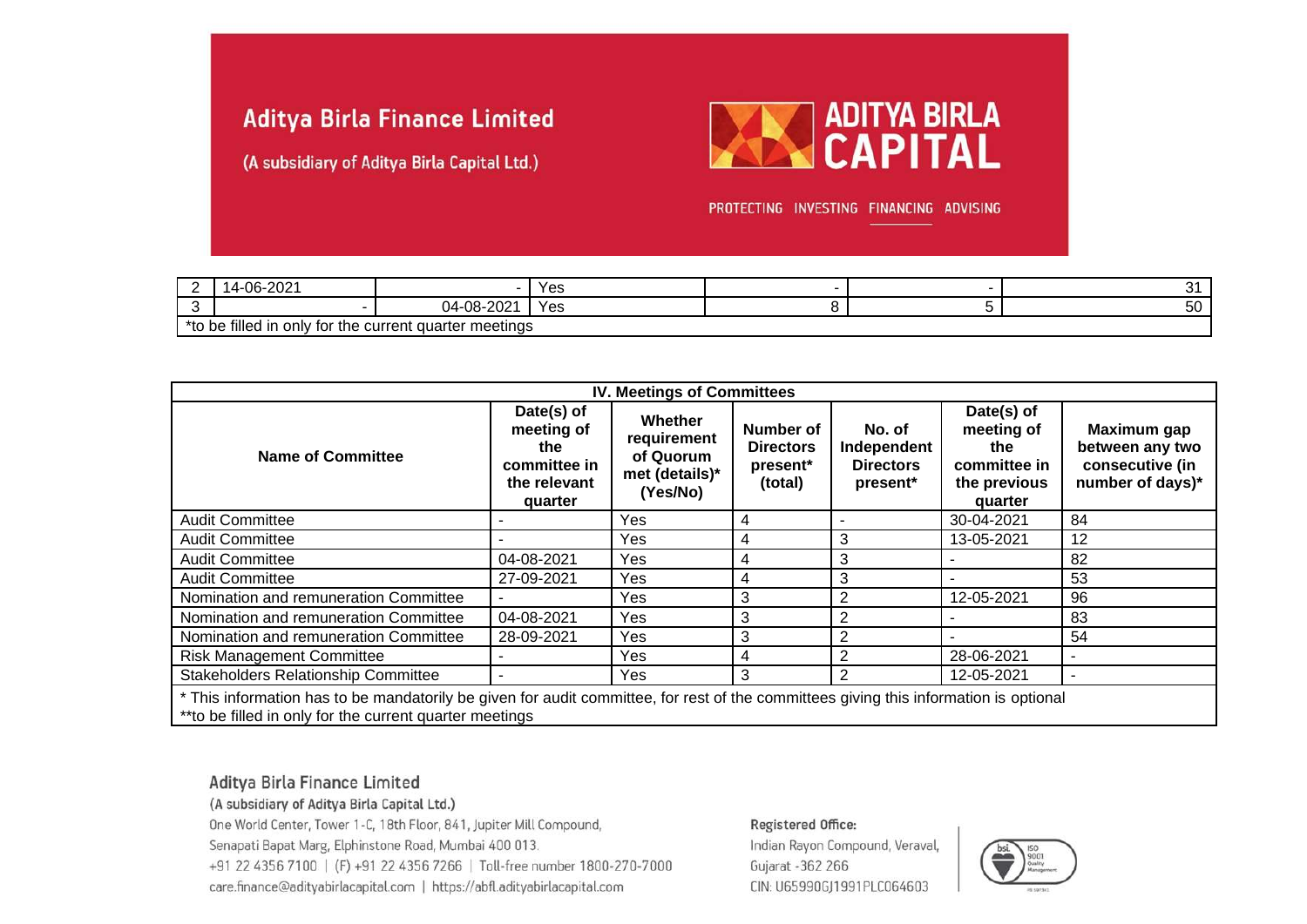(A subsidiary of Aditya Birla Capital Ltd.)



PROTECTING INVESTING FINANCING ADVISING

| <b>V. Related Party Transactions</b>                                                                      |                                      |  |  |  |  |  |  |
|-----------------------------------------------------------------------------------------------------------|--------------------------------------|--|--|--|--|--|--|
| <b>Subject</b>                                                                                            | <b>Compliance status (Yes/No/NA)</b> |  |  |  |  |  |  |
| Whether prior approval of audit committee obtained                                                        | Yes                                  |  |  |  |  |  |  |
| Whether shareholder approval obtained for material RPT                                                    | <b>NA</b>                            |  |  |  |  |  |  |
| Whether details of RPT entered into pursuant to omnibus<br>approval have been reviewed by Audit Committee | Yes                                  |  |  |  |  |  |  |

**Note:**

**1. In the column "Compliance Status", compliance or non-compliance may be indicated by Yes/No/N.A. For example, if the Board has been composed in accordance with the requirements of Listing Regulations, "Yes" may be indicated. Similarly, in case the Listed Entity has no related party transactions, the words "N.A." may be indicated.**

**2. If status is "No" details of non-compliance may be given here.**

## **VI. Affirmations**

1. The composition of Board of Directors is in terms of SEBI (Listing obligations and disclosure requirements) Regulations, 2015

2. The composition of the following committees is in terms of SEBI (Listing obligations and disclosure requirements) Regulations, 2015

a. Audit Committee

b. Nomination & Remuneration Committee

c. Stakeholders Relationship Committee (has two Independent Directors of which the tenure of one Independent

Director has ended on July 27, 2021 and the Company is yet to fill up the said vacancy)

d. Risk management committee (as applicable) (comprises of 50% Directors and 50% senior management)

3. The committee members have been made aware of their powers, role and responsibilities as specified in SEBI (Listing obligations and disclosure requirements) Regulations, 2015.

4. The meetings of the board of directors and the above committees have been conducted in the manner as specified in SEBI (Listing obligations and disclosure requirements) Regulations, 2015.

5. This report and/or the report submitted in the previous quarter has been placed before Board of Directors. Any comments/observations/advice of the board of directors may be mentioned here. – Not applicable. As the requirement of filling Corporate governance report is applicable to the Company from this September 2021 quarter onwards, the requirement of placing the previous quarter's CGR Report at the Board meeting was not applicable. We confirm, that we will place this CGR report at the ensuing Board meeting of the Company

**For Aditya Birla Finance Limited**

لن

**Ankur Shah Company Secretary & Compliance Officer October 21, 2021**

**Note:** *Information at Table I and II above need to be necessarily given in 1st quarter of each financial year. However, if there is no change of information in subsequent quarter(s) of that financial year, this information may not be given by Listed entity and instead a statement "same as previous quarter" may be given.*

## Aditya Birla Finance Limited

(A subsidiary of Aditya Birla Capital Ltd.) One World Center, Tower 1-C, 18th Floor, 841, Jupiter Mill Compound, Senapati Bapat Marg, Elphinstone Road, Mumbai 400 013. +91 22 4356 7100 | (F) +91 22 4356 7266 | Toll-free number 1800-270-7000 care.finance@adityabirlacapital.com | https://abfl.adityabirlacapital.com

## Registered Office: Indian Rayon Compound, Veraval, Gujarat - 362 266

CIN: U65990GI1991PLC064603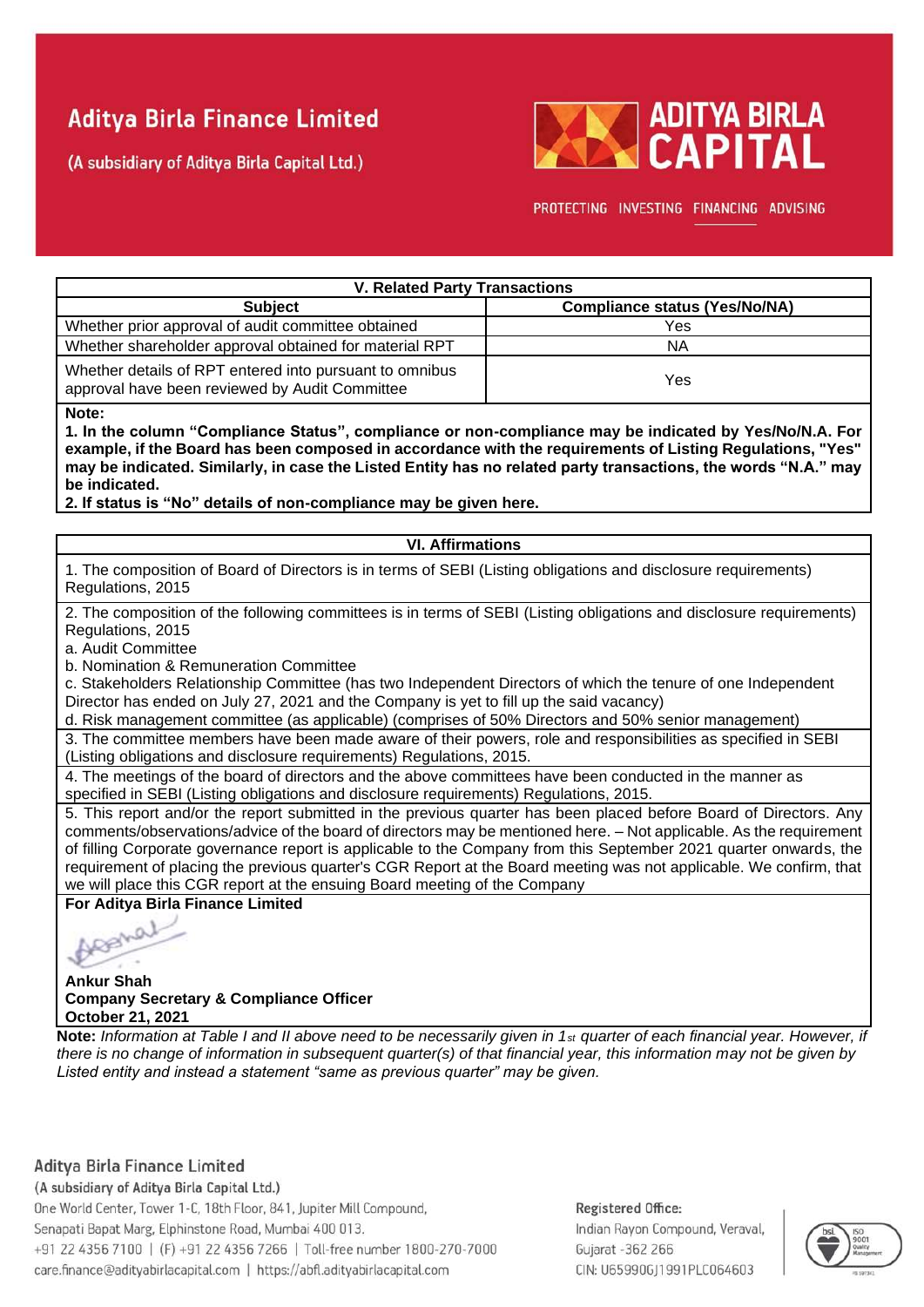(A subsidiary of Aditya Birla Capital Ltd.)



PROTECTING INVESTING FINANCING ADVISING

| Affirmations (at the end of 6 months from the close of financial year)                                                                                                               |                                         |                                            |  |  |  |  |  |
|--------------------------------------------------------------------------------------------------------------------------------------------------------------------------------------|-----------------------------------------|--------------------------------------------|--|--|--|--|--|
| <b>Particulars</b>                                                                                                                                                                   | <b>Regulation Number</b>                | <b>Compliance</b><br>status<br>(Yes/No/NA) |  |  |  |  |  |
| Copy of the annual report including balance sheet, profit and<br>loss account, directors report, corporate governance report,<br>business responsibility report displayed on website | 46(2)                                   | Yes                                        |  |  |  |  |  |
| Presence of Chairperson of Audit Committee at the Annual<br><b>General Meeting</b>                                                                                                   | 18(1)(d)                                | Yes                                        |  |  |  |  |  |
| Presence of Chairperson of the nomination and remuneration<br>committee at the annual general meeting                                                                                | 19(3)                                   | Yes                                        |  |  |  |  |  |
| Presence of Chairperson of the Stakeholder Relationship<br>committee at the annual general meeting                                                                                   | 20(3)                                   | $NA^*$                                     |  |  |  |  |  |
| Whether "Corporate Governance Report" disclosed in Annual<br>Report                                                                                                                  | 34(3) read with para C of<br>Schedule V | Yes                                        |  |  |  |  |  |

### *Note*

*1 In the column "Compliance Status", compliance or non-compliance may be indicated by Yes/No/N.A. For example, if the Board has been composed in accordance with the requirements of Listing Regulations, "Yes" may be indicated. Similarly, in case the Listed Entity has no related party transactions, the words "N.A." may be indicated.* 

*2 If status is "No" details of non-compliance may be given here.* 

3 *If the Listed Entity would like to provide any other information the same may be indicated here. - Clause 2 - 5 were not applicable to the Company as on the date of AGM i.e. August 16, 2021*

**For Aditya Birla Finance Limited**

L.O

**Ankur Shah Company Secretary & Compliance Officer October 21, 2021**

\* The term of appointment of the Chairman of the Stakeholder Relationship committee had expired before the date of the Annual General Meeting.

## Aditya Birla Finance Limited

(A subsidiary of Aditya Birla Capital Ltd.)

One World Center, Tower 1-C, 18th Floor, 841, Jupiter Mill Compound, Senapati Bapat Marg, Elphinstone Road, Mumbai 400 013. +91 22 4356 7100 | (F) +91 22 4356 7266 | Toll-free number 1800-270-7000 care.finance@adityabirlacapital.com | https://abfl.adityabirlacapital.com

#### Registered Office:

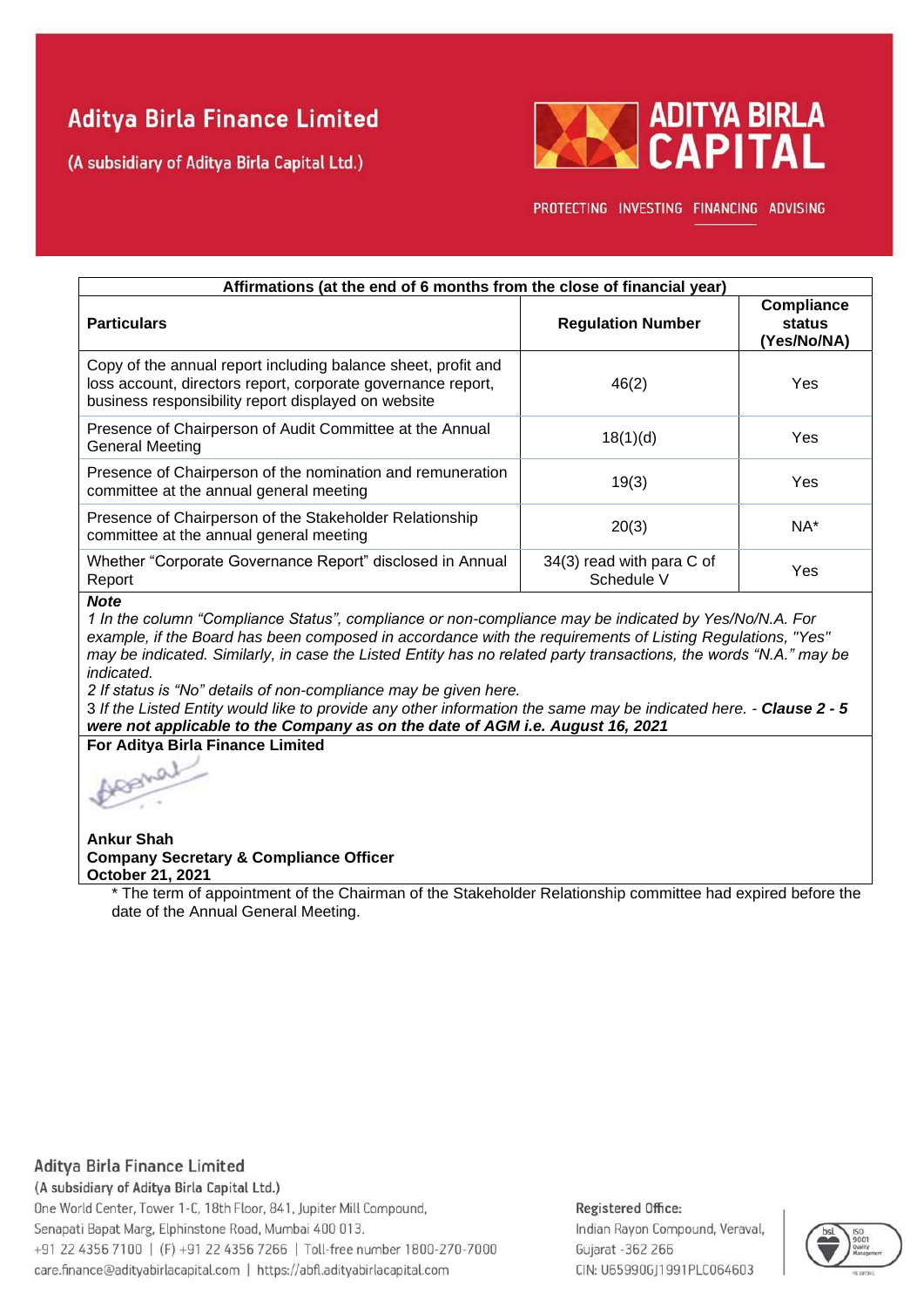## Format to be submitted twice a year, on a half yearly basis by the listed entity at the end of every 6 months of the financial year

Half year ending - September 30, 2021 **(Rs. in crore)** (Rs. in crore)

| I. Disclosure of Loans/ guarantees/comfort letters /securities etc. refer note below                                                                                                      |                                                   |                                                         |                                                                                                        |  |  |  |  |  |
|-------------------------------------------------------------------------------------------------------------------------------------------------------------------------------------------|---------------------------------------------------|---------------------------------------------------------|--------------------------------------------------------------------------------------------------------|--|--|--|--|--|
| (A) Any loan or any other form of debt advanced by the listed entity directly or indirectly to                                                                                            |                                                   |                                                         |                                                                                                        |  |  |  |  |  |
| <b>Entity</b>                                                                                                                                                                             | Aggregate amount<br>advanced during<br>six months | Balance outstanding at the end of six<br>months         |                                                                                                        |  |  |  |  |  |
| Promoter or any other entity<br>controlled by them                                                                                                                                        | Nil                                               |                                                         | Nil                                                                                                    |  |  |  |  |  |
| Promoter Group or any other entity<br>controlled by them                                                                                                                                  | 815.00                                            |                                                         | 43.57                                                                                                  |  |  |  |  |  |
| Directors (including relatives) or<br>any other entity controlled by them                                                                                                                 | Nil                                               |                                                         | Nil                                                                                                    |  |  |  |  |  |
| KMPs or any other entity<br>controlled by them                                                                                                                                            | Nil                                               | Nil                                                     |                                                                                                        |  |  |  |  |  |
| (B) Any guarantee / comfort letter (by whatever name called) provided by the listed entity<br>directly or indirectly, in connection with any loan(s) or any other form of debt availed by |                                                   |                                                         |                                                                                                        |  |  |  |  |  |
| <b>Entity</b>                                                                                                                                                                             | Type (guarantee,<br>comfort letter etc.)          | Aggregate<br>amount of<br>issuance during<br>six months | <b>Balance</b><br>outstanding at the<br>end of six<br>months(taking into<br>account any<br>invocation) |  |  |  |  |  |
| Promoter or any other entity<br>controlled by them                                                                                                                                        | Nil                                               | Nil                                                     | Nil                                                                                                    |  |  |  |  |  |
| Promoter Group or any<br>other<br>entity controlled by them                                                                                                                               | Nil                                               | Nil                                                     | Nil                                                                                                    |  |  |  |  |  |
| Directors (including relatives)<br><b>or</b><br>any other entity controlled by them                                                                                                       | Nil                                               | Nil                                                     | Nil                                                                                                    |  |  |  |  |  |
| KMPs or any other entity controlled<br>by them                                                                                                                                            | Nil                                               | Nil                                                     | Nil                                                                                                    |  |  |  |  |  |

**Aditya Birla Finance Ltd. (A subsidiary of Aditya Birla Capital Ltd.)**  One lndiabulls Centre, Tower 1, 18th Floor, Jupiter Mill Compound, 841, Senapati Bapat Marg, Elphinstone Road, Mumbai - 400 013 +91 22 4356 7100 I (F) +91 22 4356 7266 I Toll-free number 1800-270-7000 abfl.adityabirlacapital.com **Registered Office:** Indian Rayon Compound, Veraval, Gujarat -362 266 CIN: U65990GJ 1991 PLC064603



PROTECTING INVESTING FINANCING ADVISING